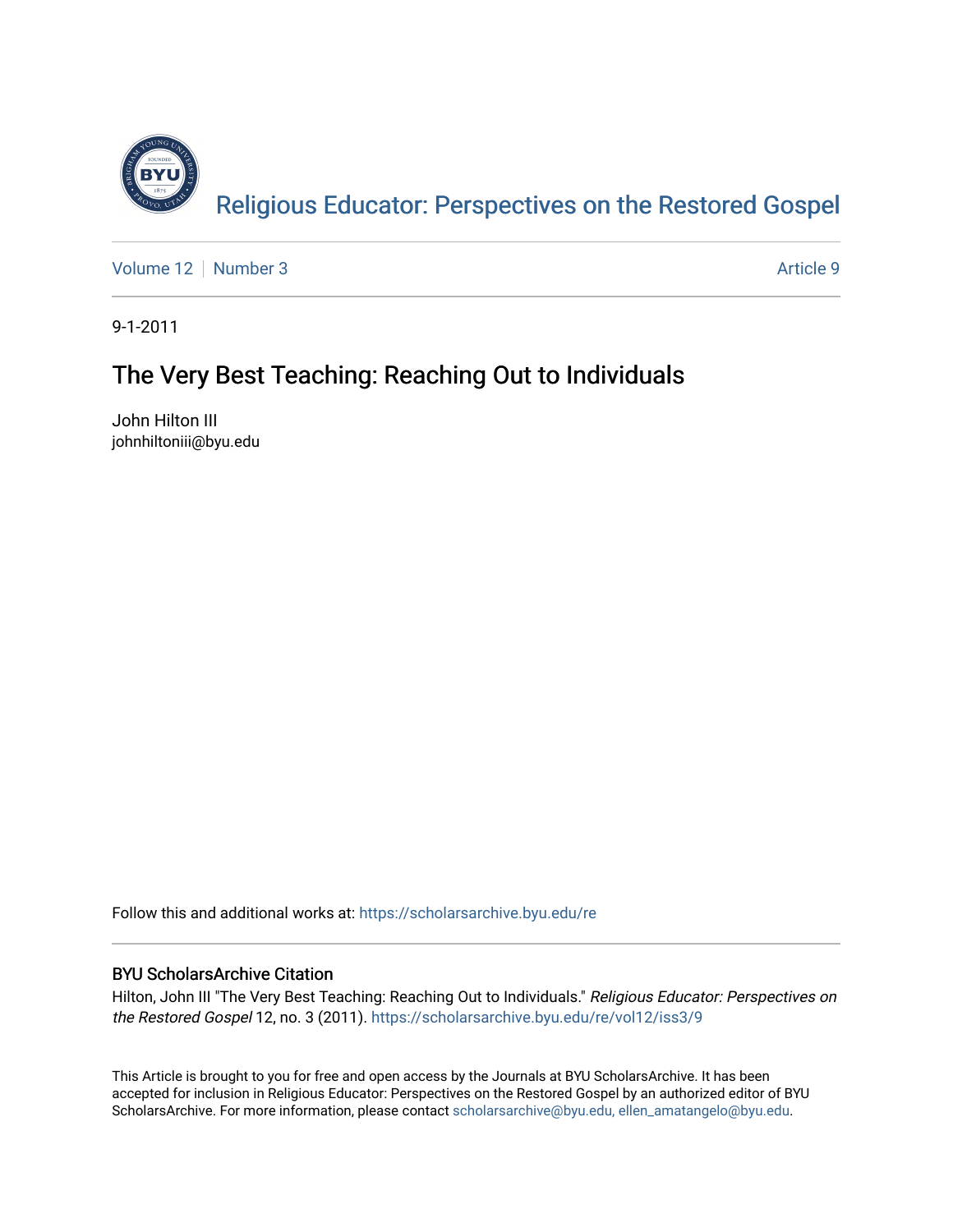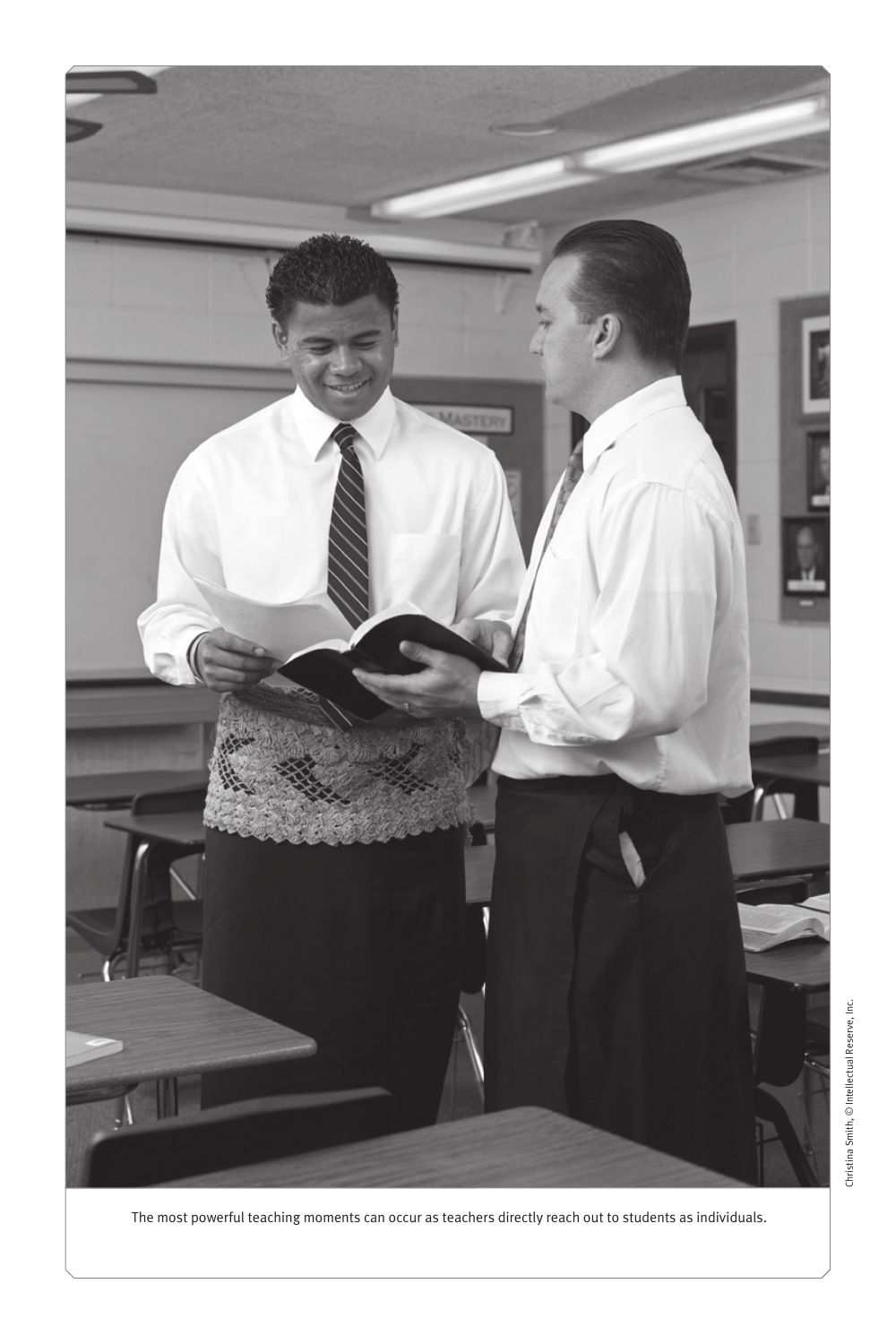# *The Very Best Teaching: Reaching Out to Individuals*

john hilton iii

John Hilton *(johnhiltoniii@byu.edu)* is an assistant professor of ancient scripture at BYU.

The most powerful teaching moments may not always occur in the class-<br>room but rather in other contexts, as teachers directly reach out to students as individuals. Consider this experience of President Thomas S. Monson:

When I served as a bishop, I noted one Sunday morning that one of our priests was missing from the priesthood meeting. I left the quorum in the care of the adviser and visited Richard's home. His mother said he was working at the West Temple Garage. I drove to the garage in search of Richard and looked everywhere but I could not find him. Suddenly I had the inspiration to gaze down into the old-fashioned grease pit situated at the side of the station. From the darkness I could see two shining eyes. Then I heard Richard say: "You found me, Bishop! I'll come up." He never missed another priesthood meeting. The family moved to a nearby stake. Time passed, and I received a phone call informing me that Richard had been called to serve a mission in Mexico, and I was invited by the family to speak at his farewell testimonial. At the meeting, when Richard responded, he mentioned that the turning point in his determination to fill a mission came one Sunday morning—not in the chapel, but as he gazed up from the depths of a dark grease pit and found his quorum president's outstretched hand.1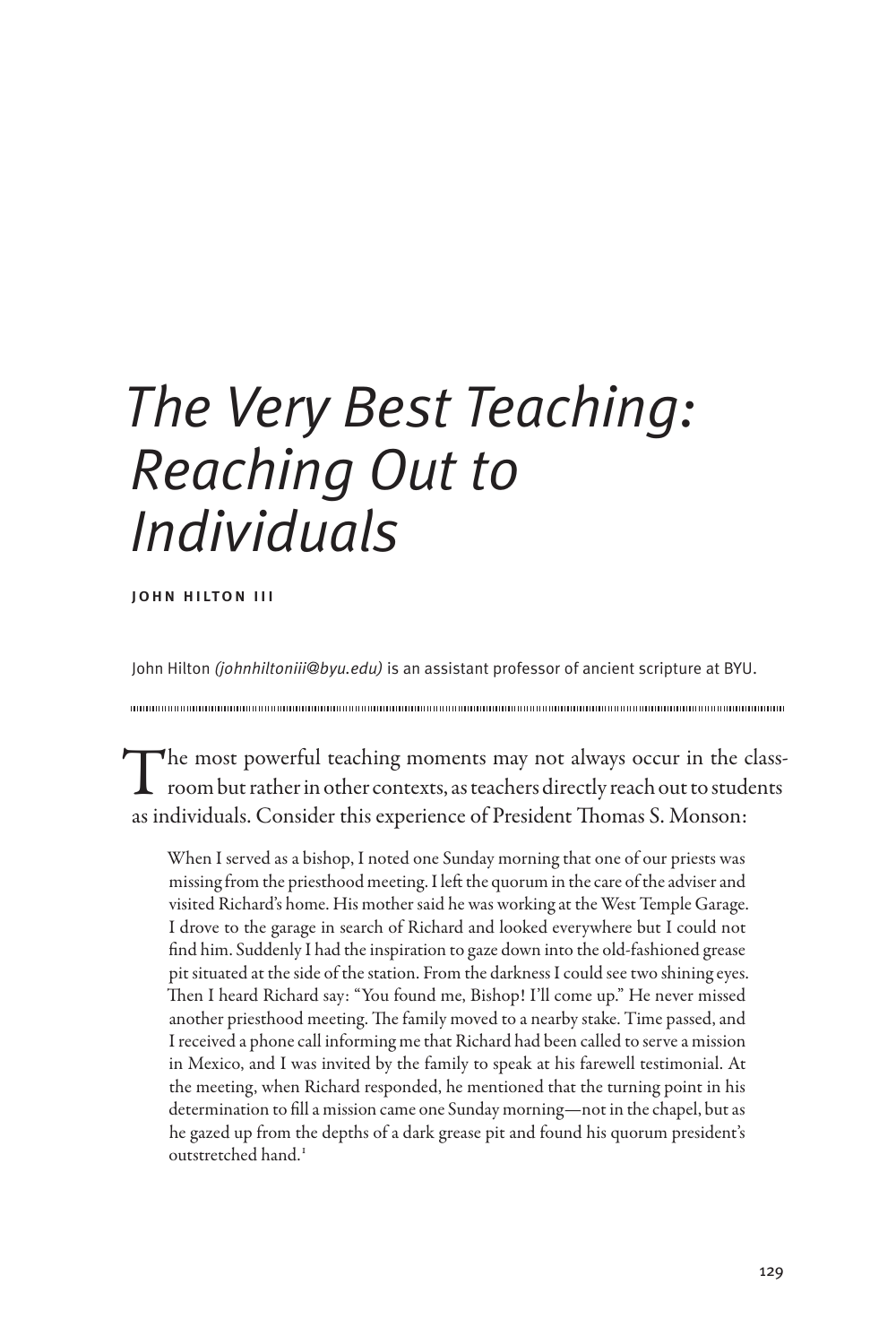President Monson showed his concern by reaching out to one in need. Often the individuals who need to be reached out to are those who contribute the least in class. President Howard W. Hunter cautioned, "Do not fall into the trap that some of us fall into by calling on the ones who are always so bright and eager and ready with the right answer. Look and probe for those who are hanging back, who are shy and retiring and perhaps troubled in spirit. If calling on such a person in class is not the best thing to do—and in some cases it may well not be—then find a reason to speak to him or her before class or after, in the hallway or, better yet, in your office. Remember that *the very best teaching is one on one and often takes place out of the classroom.*"2

It is acknowledged that a lot of powerful teaching does take place in the classroom. This paper discusses some of the ways teachers can facilitate the one-on-one teaching that takes place *out* of the classroom. This teaching can occur as we

- 1. know students by name;
- 2. contact the one;
- 3. find ways to serve students;
- 4. follow the Spirit; and
- 5. teach by the way.

#### **Know Students by Name**

One key that facilitates one-on-one teaching is to know students' names. A pattern exists in the scriptures that heavenly ministrants know the names of those whom they are called to teach. Consider the following examples:

- "The angel said unto him, Fear not, Zacharias" (Luke 1:13).
- "The angel said unto her, Fear not, Mary" (Luke 1:30).
- "An angel came down and stood before me; and he said unto me: Nephi, what beholdest thou?" (1 Nephi 11:14).
- "An angel of the Lord appeared unto him, saying: Blessed art thou, Alma" (Alma 8:14–15).
- "One of them spake unto me, calling me by name" (Joseph Smith— History 1:17).

The Lord himself has said, "I know thee by name" (Exodus 33:12) and "I, the Lord, . . . call thee by thy name" (Isaiah 45:3). As William D. Oswald of the Sunday School general presidency taught, "Teachers who love their students and call them by name are following a heavenly pattern."<sup>3</sup>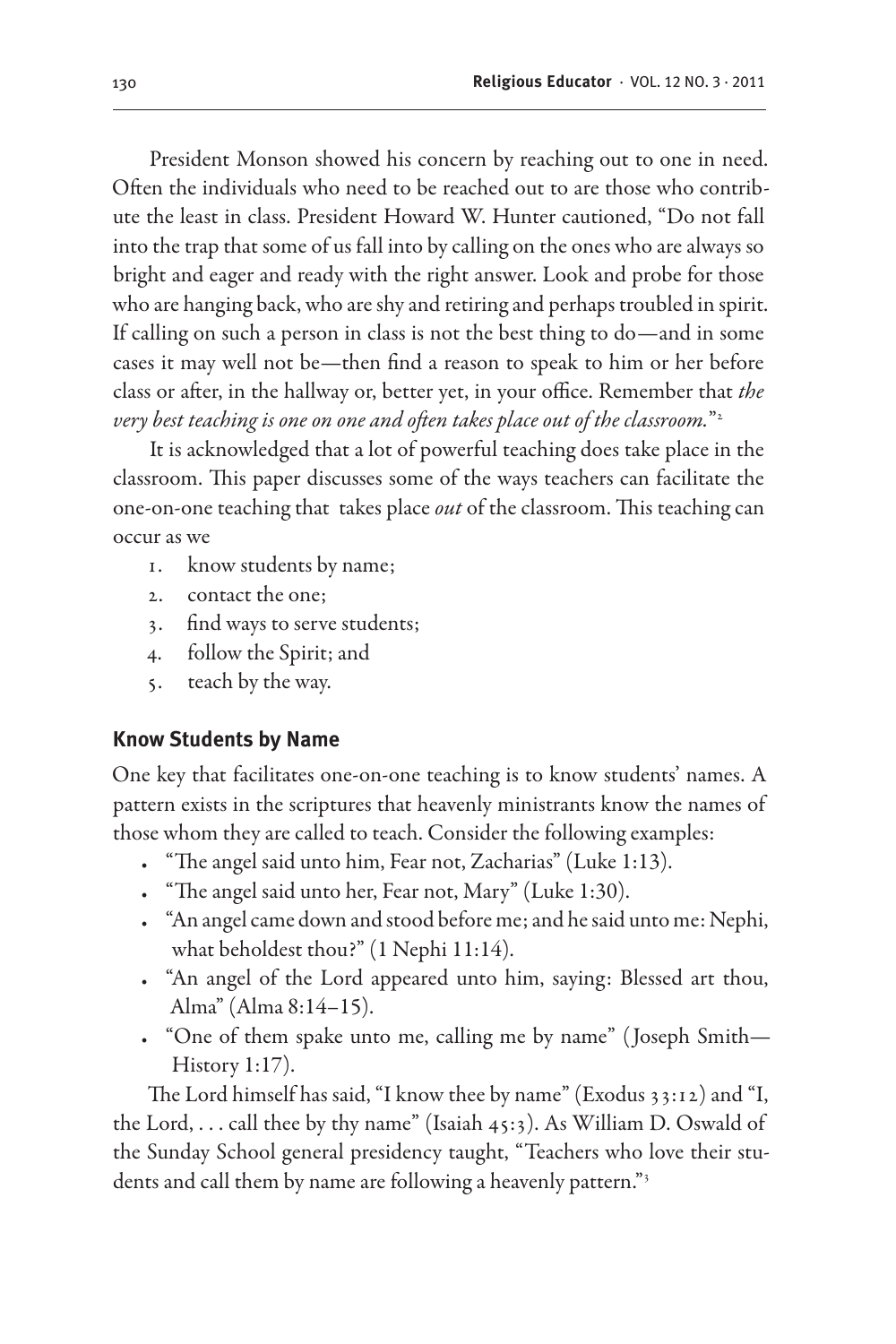In some contexts, learning the names of students is quite simple. If a teacher has seven seminary students and sees them daily, learning their names should not be hard. But suppose there are an additional seven students who should be coming to class but are not active. Are their names known? If their names are not known, the likelihood that they will be ministered to is substantially decreased. Perhaps this is why amongst the Nephites "their names were taken, that they might be remembered and nourished by the good word of God" (Moroni 6:4).

Even those with large classes can strive to remember as many names as possible. One student said, commenting about how caring a particular teacher was, "I really liked how personable he was. . . . He really did learn everyone's name in a class of about 130."

Another student shared the following experience. "After my mission I returned to school full of excitement to take the classes to prepare one to be a seminary teacher. But my experience in the first class was not what I had expected. The teacher said that we should only be in the class if we were juniors and that most of us would not succeed as seminary teachers anyways. I was a sophomore and left the class feeling discouraged. I dropped the class but needed another religion class. I didn't know which class to sign up for, and I was worried about it. I remembered that I had enjoyed my freshman Book of Mormon class and decided to take another class from that same teacher. As I walked into his classroom, feeling somewhat nervous after my experience the day before, I felt so happy as the teacher greeted me by name. I could not believe that after two years he still remembered my name. Although I still remember some things I learned in class, the thing that stands out to me the most is that he remembered my name." Learning the names of students can open the door to the one-on-one teaching that occurs outside the classroom.

#### **Contact the One**

Related to knowing the names of each student is the willingness to reach out to individual students who may be struggling. President Hunter stated:

I . . . encourage you to think about the students you teach and try to reach them on an individual level. Even though I work with large units like stakes, regions, and areas of the Church, I have to constantly remind myself that those units consist of individual people with individual problems and individual hopes and dreams. You have large classes. You have preparations to make and examinations to correct. The numbers can be staggering, but you must remember that you are teaching and trying to reach individual students. . . . It will be hard for you to give all of the personal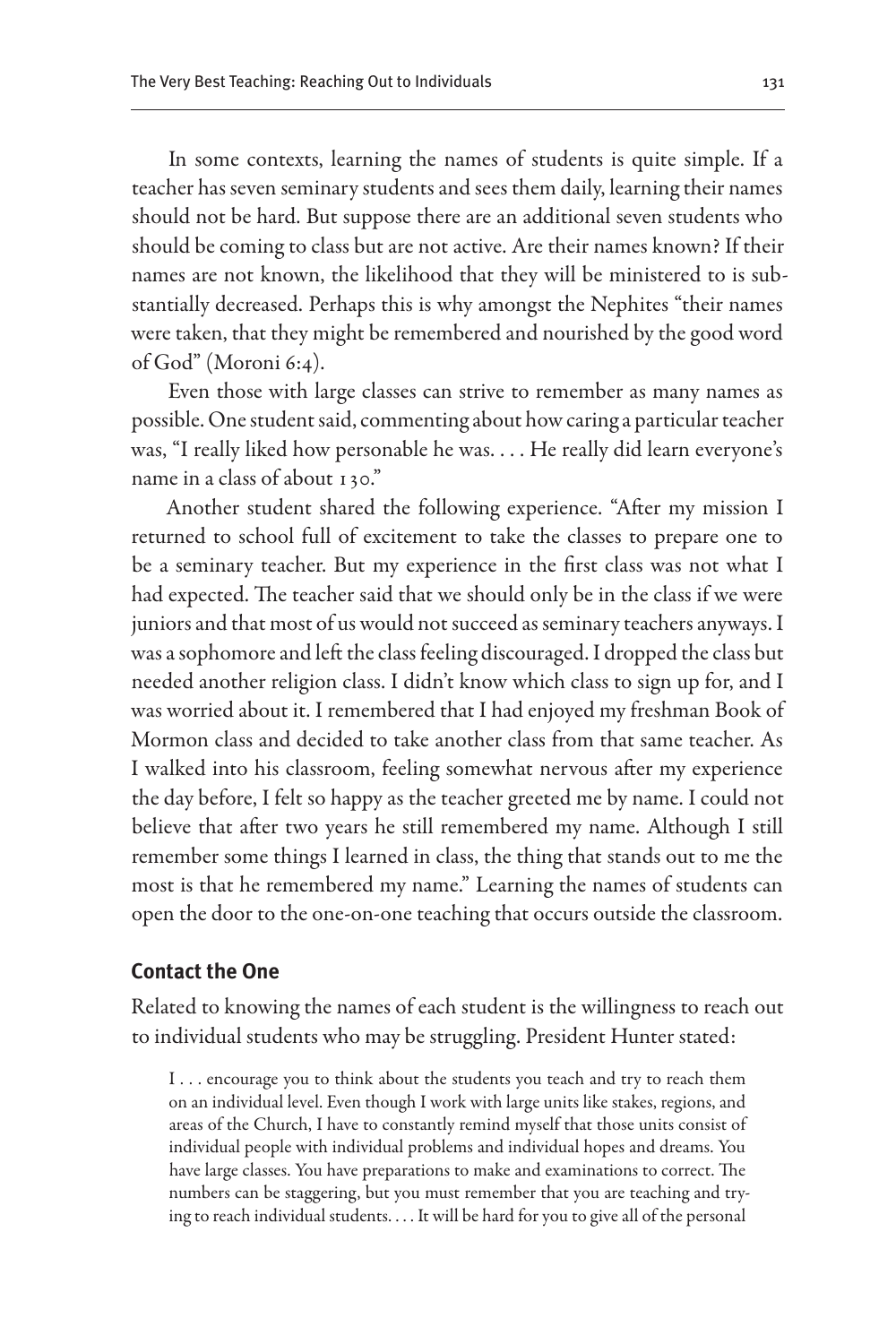attention some of your students both want and need, but try the best you can to think of them individually, to let them feel something personal and special in the concern of you, their teacher. Pray to know which student needs what kind of help, and remain sensitive to those promptings when they then come.<sup>4</sup>

The Lord has set a clear pattern of ministering to individuals. Consider the following examples:

- • "Ye shall be gathered *one by one*, O ye children of Israel" (Isaiah 27:12; emphasis added).
- • "The multitude went forth, and thrust their hands into his side, and did feel the prints of the nails in his hands and in his feet . . . , going forth *one by one*" (3 Nephi 11:15; emphasis added).
- • "He took their little children, *one by one*, and blessed them, and prayed unto the Father for them" (3 Nephi 17:21; emphasis added).
- • "Jesus . . . touched with his hand the disciples whom he had chosen, *one by one*, even until he had touched them all" (3 Nephi 18:36; emphasis added).
- • "Jesus . . . spake unto his disciples, *one by one*" (3 Nephi 28:1; emphasis added).

At times it can be simple to be content with those who are present in class, forgetting those who are not. Elder Clayton M. Christensen shared an experience of a mission president in France who made an effort to reach out to those individuals who had not attended church:

At the end of Sunday meetings, the branch councils and missionaries together named the members and investigators who could have been there but didn't come. They each took an assignment to contact one of those individuals that same day with this message: "We sure missed you today. Are you OK? It's not the same for the rest of us when you can't come. Can I help? Can you come next Sunday?" Within two years, sacrament meeting attendance in the district increased from 540 to 725 in a region where convert baptisms are infrequent.<sup>5</sup>

Elder Christensen went on to point out that many less-active members got that way because they didn't return to the fold one Sunday and nobody seemed to notice.<sup>6</sup> Reaching out to individual students who have missed class can be as simple as e-mailing or calling them. Many teachers have also found power in following the example of President Monson described previously by physically going out to visit students who are missing. One institute teacher shared the following experience: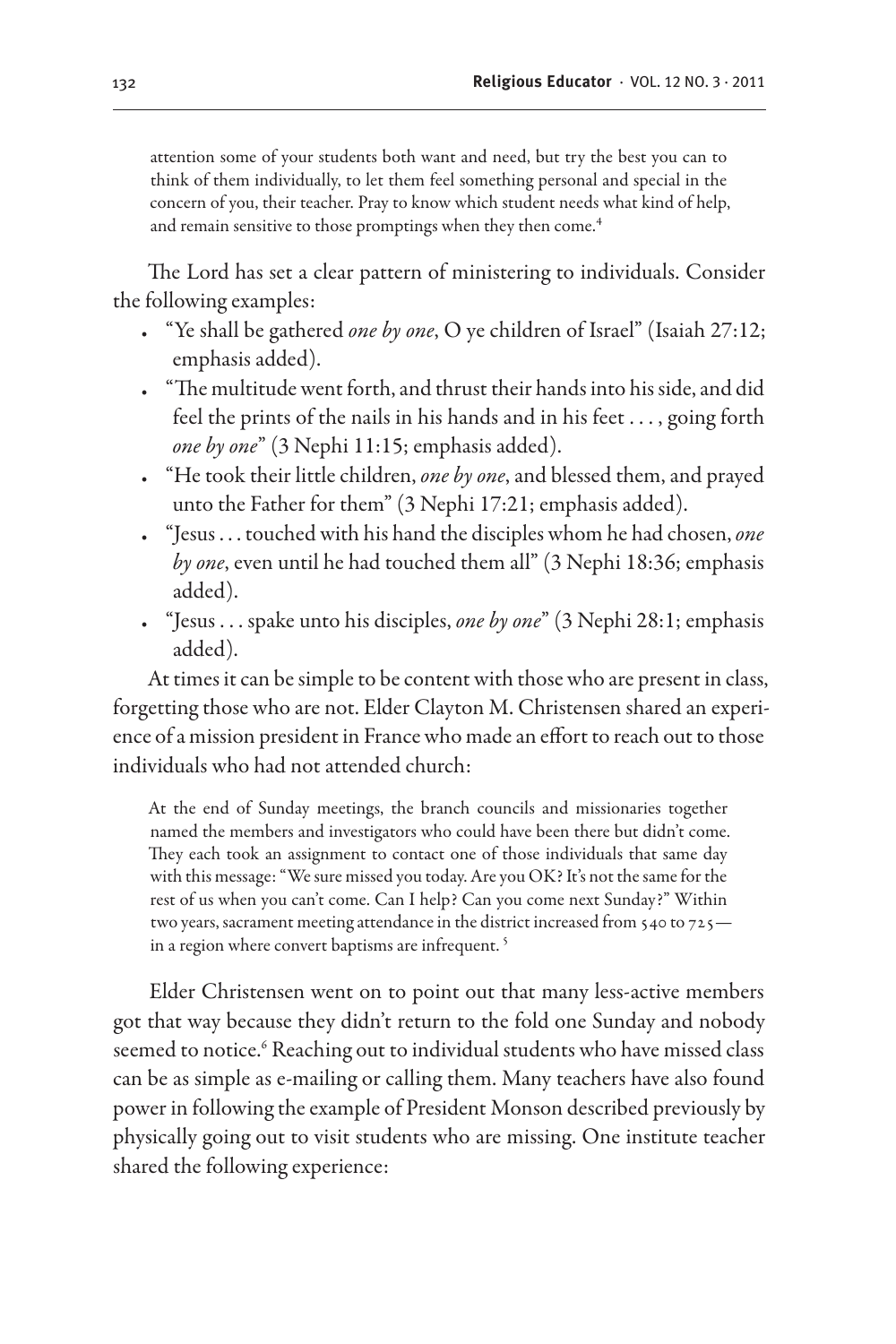At a training meeting we were invited to make occasional home visits to students who were not attending classes. I was quick to justify why this was not feasible with my schedule but eventually decided to give it a try. I had not visited the home of a student for several years, and so I approached the visits with trepidation. Over the course of a semester I probably visited five or six students. I never found a student at home—but I always left a note. Three of those students—each of whom I had called several times previous to visiting them—starting coming back to institute when they saw I had been to their homes. One of those students is on a mission right now.

Contacting students individually can open the door to one-on-one teaching opportunities outside of the classroom.

### **Find Ways to Serve Students**

In a sense, reaching out to individuals is a form of service. Serving individuals facilitates the very best teaching not only because it can potentially prepare the heart of the person being served but also because it changes the heart of the person doing the serving. One need look no further than the ministry of Ammon to see the power that can come in teaching as a result of service (see Alma 17–18).

As the teacher's heart becomes filled with love for individual students it becomes easier to teach them. President Henry B. Eyring shared the following insights about the connection between serving and loving students:

I bear you my testimony that you can prepare the hearts of your students: serve them; find little things to do for them. You have heard stories of a seminary teacher who shows up at the track meet, or wherever a student is performing. I will tell you this: It does not matter whether the students see you in the stands. Do not worry about that. Just go. Pay the price of service for them, and God will honor it. I will make you that promise. Do not worry if your students are not lovable. They will not be lovable many times. And you will say, "There was something in an in-service lesson once about how I am supposed to love them." Do not worry about that. Serve them. Just serve them. Do something for them, and they will seem a little more lovable to you; it will be a gift. It will be a gift from God. . . .

Never, never underestimate the spiritual value of doing temporal things well for those whom you serve. . . . Pray to God and tell him that you love him and ask him what you could do for him. I will tell you something. Be silent for a moment after you ask that in prayer and see what comes into your heart. The name or the face of one of your students may come to you, and you will know something you can do for them. To love God and your fellowman are not two different things; they are related. As you love one, you will love the other. 7

By serving individual students, even in small ways, teachers increase the likelihood that they will have opportunities to influence these students for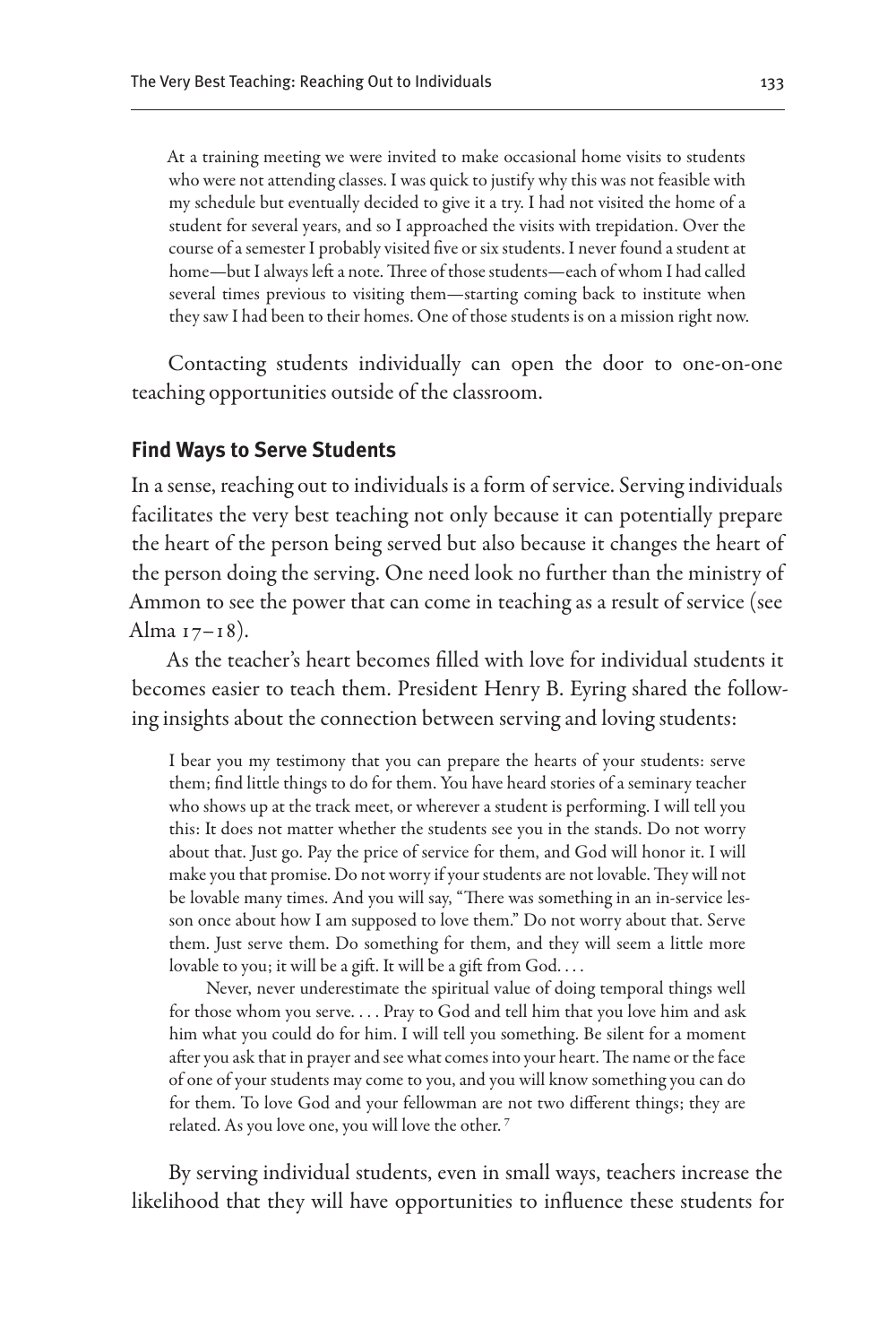good. Chad H. Webb, administrator of Seminaries and Institutes, shared an experience about a teacher who found a very simple way to serve a struggling student named Patrick. The teacher noticed that although Patrick slept in class, he was always excited about soccer. Although the teacher was not particularly interested in soccer, he expressed interest in watching Patrick demonstrate his soccer skills. Later Patrick loaned the teacher some soccer movies. Simply showing interest helped a friendship develop and improved Patrick's experience with seminary.<sup>8</sup>

Undoubtedly the seminary teacher in this story was busy and would have preferred to do something besides watch some soccer videos. But the simple act of showing interest sparked a student's willingness to learn. The student in this story began learning in the classroom because of a simple one-on-one service activity that took place outside the classroom.

#### **Follow the Spirit**

As teachers strive to serve their students so as to facilitate "the very best teaching," it is vital that they follow the Spirit. In 1988, Elder M. Russell Ballard spoke to the Church Educational System on the subject of following the Spirit. In his talk, he emphasized how the Spirit will guide us to reach out to individuals.

In one experience he shared, he felt impressed to go visit a friend in the hospital. Although he had a very busy schedule that afternoon, he followed the prompting. When he arrived, his friend had just suffered a massive heart attack. Elder Ballard was able to give him a blessing, and the man recovered.

A short time later, Elder Ballard was returning home from a stake conference in Georgia. Although he was very tired, he kept thinking about this same man and his wife and felt impressed to go to their home before returning to his own. This couple was planning to take a cruise to China while en route to pick up their son from his mission. Elder Ballard had felt impressed to tell them not to go. They had already made a deposit on the cruise, with the balance of the money due the next day. The wife was not very happy with Elder Ballard, but they nevertheless decided to follow his counsel. About a week later, they found out that the cruise ship they were going to take had been taken and held in port at Hong Kong because of payments that had not been made. Given the man's recent heart condition, the stress of having been stranded in a foreign country would have been devastating for them.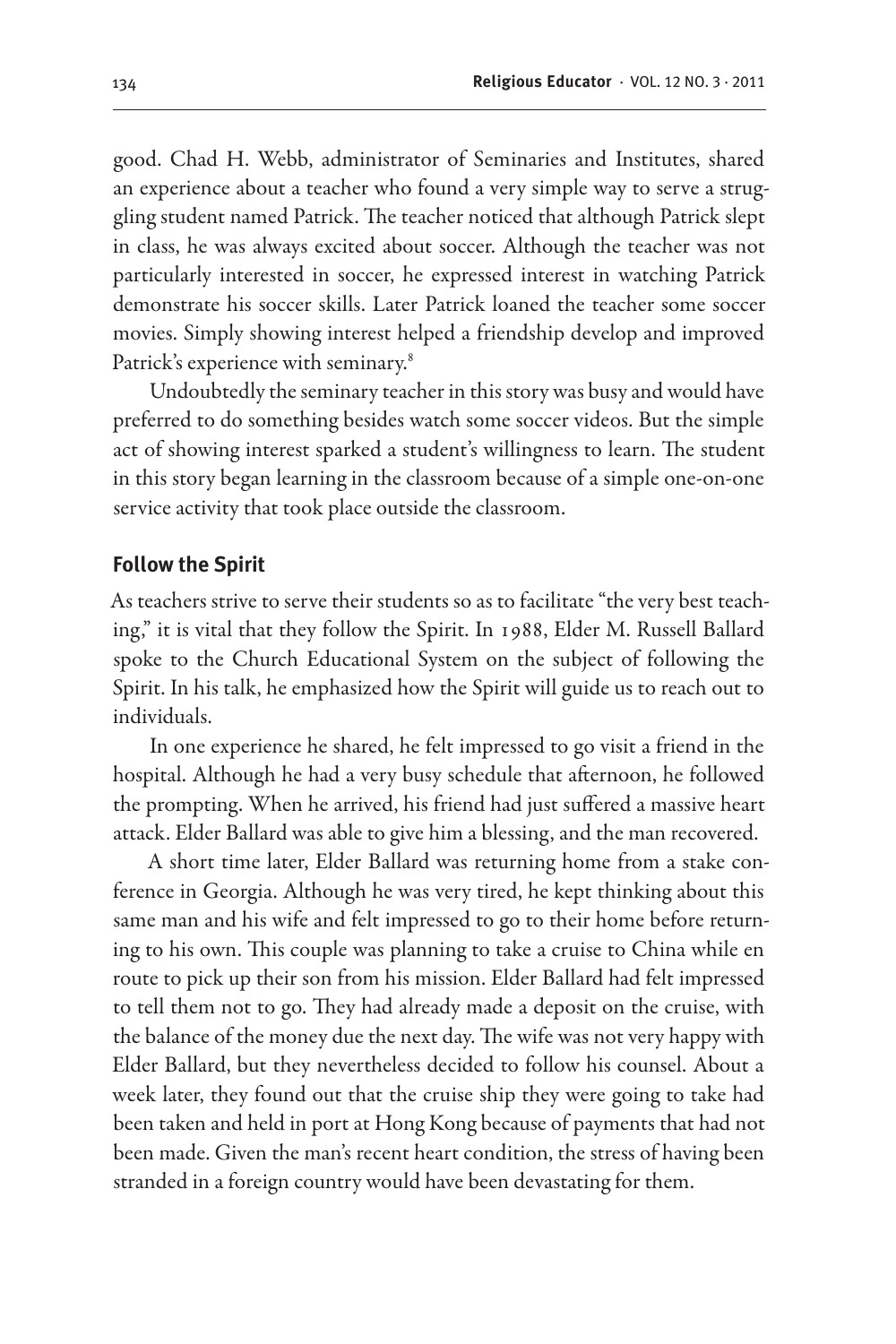At first, these stories might not seem to apply to teachers. Good examples of personal ministry, yes, but how do they relate to what a teacher can or should do regarding "the very best teaching"? After sharing these two stories, Elder Ballard made the connection by saying to teachers:

Suppose a student sitting in your class is hurting, struggling within, and you have a prompting to write a note or to call on the telephone or just to ask that student to stay after class for a minute where you can give encouragement. Do you heed those promptings? To me, when my ministry is all over, it will not be any talk that I gave that will be very important in the sight of the Lord; but what will be important to him will be my hearing his voice and responding to his promptings. I constantly pray that the Spirit might direct me to be an instrument in the hands of the Lord to do his will and his bidding. God bless each one of you in your great challenge and responsibility as you work with others, many of whom may be struggling, searching to come to a testimony of the truth on their own. When you receive a prompting from the Spirit, whatever it might be, may you recognize it and then be willing to respond in order that you might bless someone's life.<sup>9</sup>

Most of the opportunities to have one on one teaching outside the classroom will occur only as teachers make room to receive promptings of the Spirit. The simple practice of asking God who needs help and pausing to ponder on the needs of individual students can create opportunities for the Spirit to communicate to teachers how they can facilitate one-on-one teaching outside the classroom.

#### **Teach by the Way**

Another way that teachers facilitate one-on-one teaching is to preach by the way. Ten times in the Doctrine and Covenants, missionaries are exhorted to "preach by the way," or in other words, preach along the route they are traveling (see D&C 52:9, 10, 22–23, 25, 26, 27; 58:47, 59, 63). Rather than rushing to get to their next location, they were to share the gospel on the way with people while they were en route. Put differently, this phrase could mean that what would happen *on the way* was just as important as the *destination*. Sometimes the experiences that happen "by the way" may be even more meaningful than those tasks that we initially set out to do.

This principle could be applied in many ways. For example, suppose a teacher is on his way to an appointment. Along the way he runs into a student and feels impressed to stop and talk with him for a few minutes. A teacher focused on the destination might say to himself, "I do not have time; I am going to be late." However, a teacher willing to preach by the way might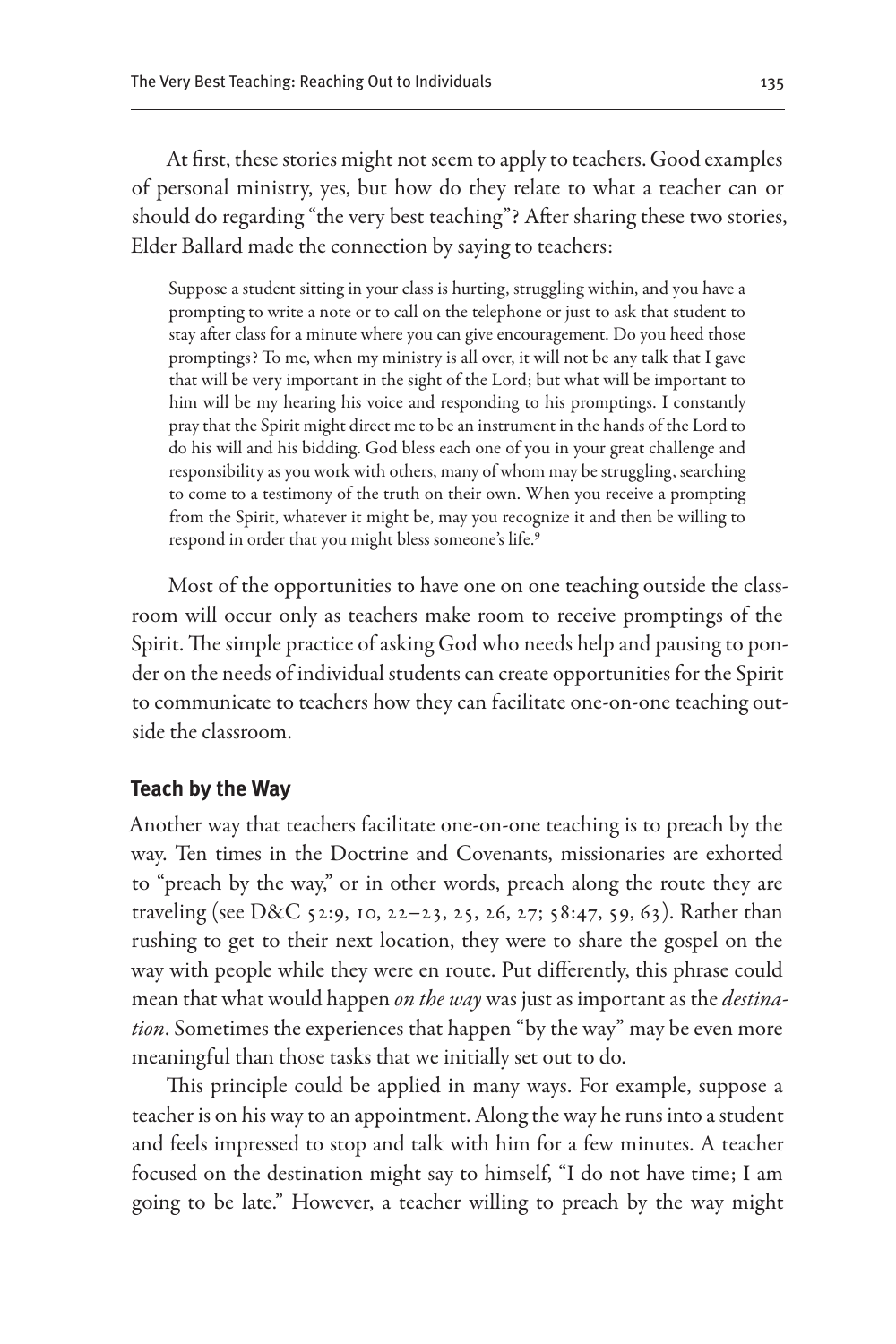discover that this student had been praying to connect with somebody who could help him and that the few additional minutes spent talking to this student do not significantly affect his other appointment.<sup>10</sup>

The Savior set the example in this one-on-one teaching as he preached by the way. Several miracles recorded in Matthew 9 happened while the Savior was en route to another destination. Thus he "gave us the example of ministering *as He went.*"11

Preaching "by the way," even while in the midst of other pressing activities, can help us focus on one-on-one teaching.

## **Conclusion**

Elder L. Tom Perry said, "I would encourage you to think of your assignment as teaching a group of individuals—not just a class. . . . Most of all, each must know of the love and appreciation you have for them."<sup>12</sup>

As teachers it is often easy to lose focus of what it is we are teaching. A person might say, "I teach Old Testament" or "I teach four classes" as opposed to focusing on the individuals he or she is truly teaching. There is no doubt that lesson preparation is important, and students' lives change because of what happens in the classroom. In addition, however, the one-on-one teaching moments that take place outside the classroom can have powerful effects on students' lives. Teachers can facilitate this teaching as they know their students by name, contact individuals, follow the Spirit, find ways to serve their students, and teach by the way.

President Monson has repeatedly shared stories and experience in which he and others sought after individuals.<sup>13</sup> Although it can be tempting to think of the class as a collective whole, we are in fact teaching individuals. Elder Neal A. Maxwell eloquently expressed this idea when he said, "Our impact is less likely to emanate from the pulpit—more often it will occur in oneto-one relationships, or in small groups where we can have an impact on an individual."14 As teachers reach out to individual students, more of the very best teaching described by President Hunter will occur. E

**Notes** 

<sup>1.</sup> Thomas S. Monson, "They Will Come," *Ensign*, May 1997, 44.

<sup>2.</sup> Howard W. Hunter, "Eternal Investments," address to CES Religious Educators, Temple Square Assembly Hall, February 10, 1989; emphasis added.

<sup>3.</sup> William D. Oswald, "Gospel Teaching: Our Most Important Calling," *Ensign*, November 2008, 97.